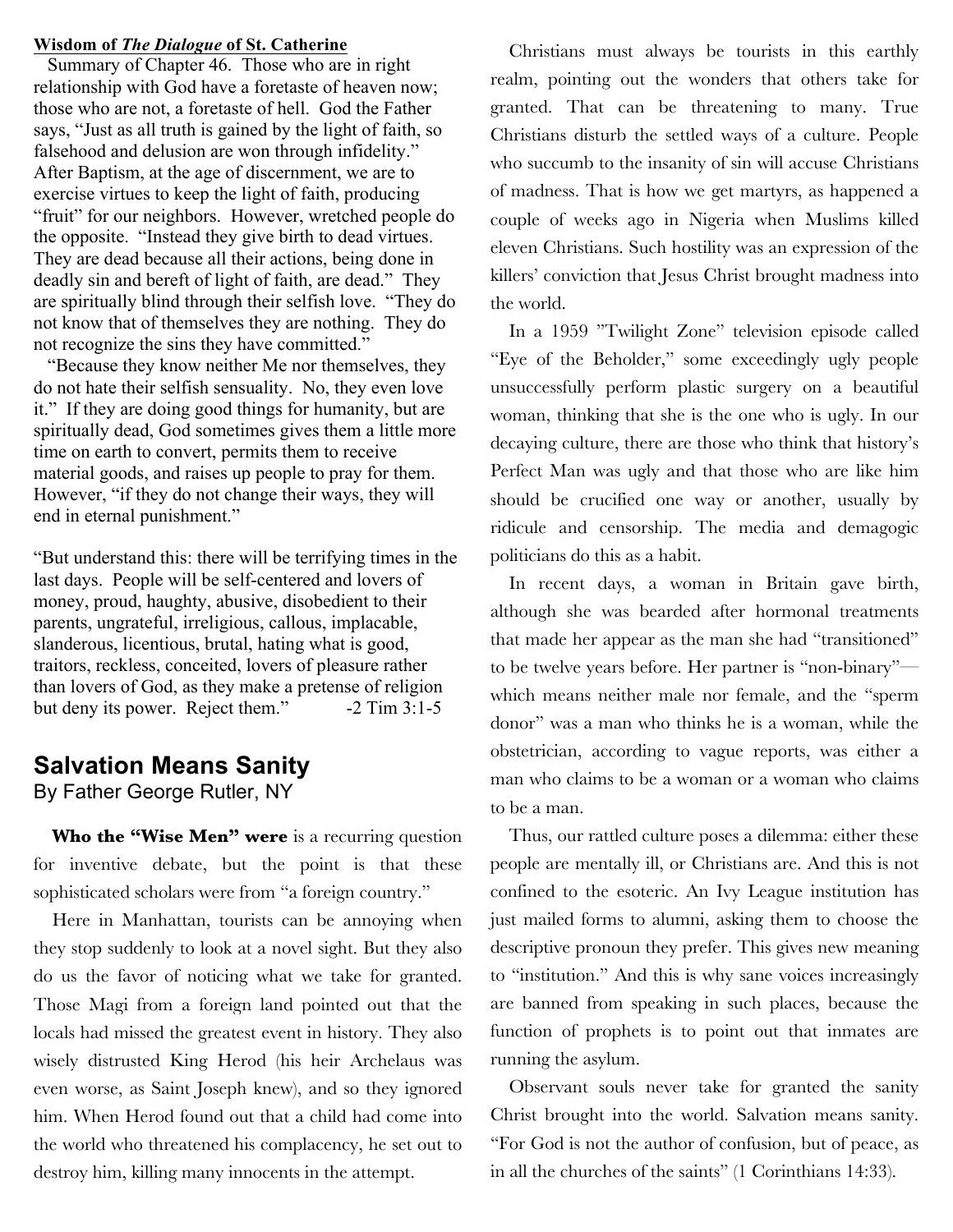# **Ways to Give Sight to the Blind and Let the Oppressed Go Free**

"He unrolled the scroll and found the passage where it was written:

*The Spirit of the Lord is upon me, because he has anointed me to bring glad tidings to the poor. He has sent me to proclaim liberty to captives and recovery of sight to the blind, to let the oppressed go free, and to proclaim a year acceptable to the Lord.*" -Luke 4:16-19

After discovering within your family the patterns of sins, vices, spirits, or attitudes/strong emotions/dispositions, implement a program that has the following considerations:

1. Practice virtues that oppose the negative patterns. For example, pray the Act of Hope whenever you "hold on" to fear. Trust in the Lord and have confidence in Him. Depression $\rightarrow$  practice joy and acts of charity. Despair $\rightarrow$ practice hope/confidence. Fear of suffering  $\rightarrow$  practice mortification (give things up such as entertainment) and replace it with doing something good for others. Practice a virtue for 30 days straight. Also, watch: https://www.youtube.com/watch?v=K-TC1mFYzPQ ("Family Virtues"; about 30 minutes) and https://www.youtube.com/watch?v=f\_jguGLEnJg ("Common Pitfalls for Catholic Parents"; about 30 minutes). Also, watch: https://www.youtube.com/watch?v=OL1P3ktjm80

("Friends of the Cross"; about 48 minutes).

2. Fast (from food, entertainment, and cell phone usage).

3. Pray specifically for the patterns to go away. E.g., "Lord Jesus, please bind up criticism and passivity and complaining from my family and me, and drive them far away from us."

4. Pray general prayers, such as the Rosary, Divine Mercy Chaplet, and/or the Divine Office.

5. Make reparation. Do extra prayers, Adoration, and have Masses said for the repairing of the damage (1) when the pattern came into the family line; (2) for the sins from other people in the family tree and its subsequent negative effects; and (3) for your own sins. E.g., perhaps your great grandfather was the first alcoholic in the family tree and alcoholism is prevalent. Pray for the repose of the soul of your great grandfather. Pray that the Lord will repair the damage that has resulted from your sins and the sins of your family tree.

6. Pray for healing for your family members and yourself. E.g., Healing Mass, or Prayer for Inner Healing (ask for a copy of this).

7. Have a priest or deacon pray say certain prayers over each person in your family. A husband, the royal priest of his family, should bless his wife and children. Examples of blessings are on our website.

8. Ask your Guardian Angel and patron saints to intercede. Whatever the patterns, ask the saints who are "enemies" of these patterns to pray. E.g., St. Clare will pray for you against betrayal (perfidy), if this pattern is in your family line. St. Mother Teresa will pray against pride. Think about the life of various saints who can pray against vices.

9. Use sacramentals. E.g., use blessed salt in your cooking or at meals. Use holy water and bless yourself and your house.

10. Practice custody of the eyes, mind, and tongue. If you start thinking about something negative or sinful, catch yourself immediately and do something positive (prayer, spiritual reading). If you do not catch yourself immediately and practice virtue instead, you reinforce negative patterns. See 2 Cor 10:3-6 and Jas 3:1-10.

11. Go to Confession frequently and confess your sins, vices, and fears, and talk to the priest about defects (e.g., worry). You and your family should confess the kind of sin and the number of times it was committed. This will help your awareness level to improve and the practice of custody of the eyes, mind, and tongue. Recall: skipping Mass is very serious.

12. Get rid of any negative influences in your home (e.g., Harry Potter movies and books, other media and objects that do not build up the Kingdom of God or might be cursed. If you have questions, ask a priest).

13. Consider praying the *Auxilium Christianorum* prayer daily. Visit: https://drive.google.com/file/d/0BumKmU8IuyHelNTN3FjdlZkNUE/view

**Last word**: This information looks overwhelming. So slowly move into a plan of prayer and of works of mercy for your family. Gently move forward without "beating yourself up." Try to live in the present moment.